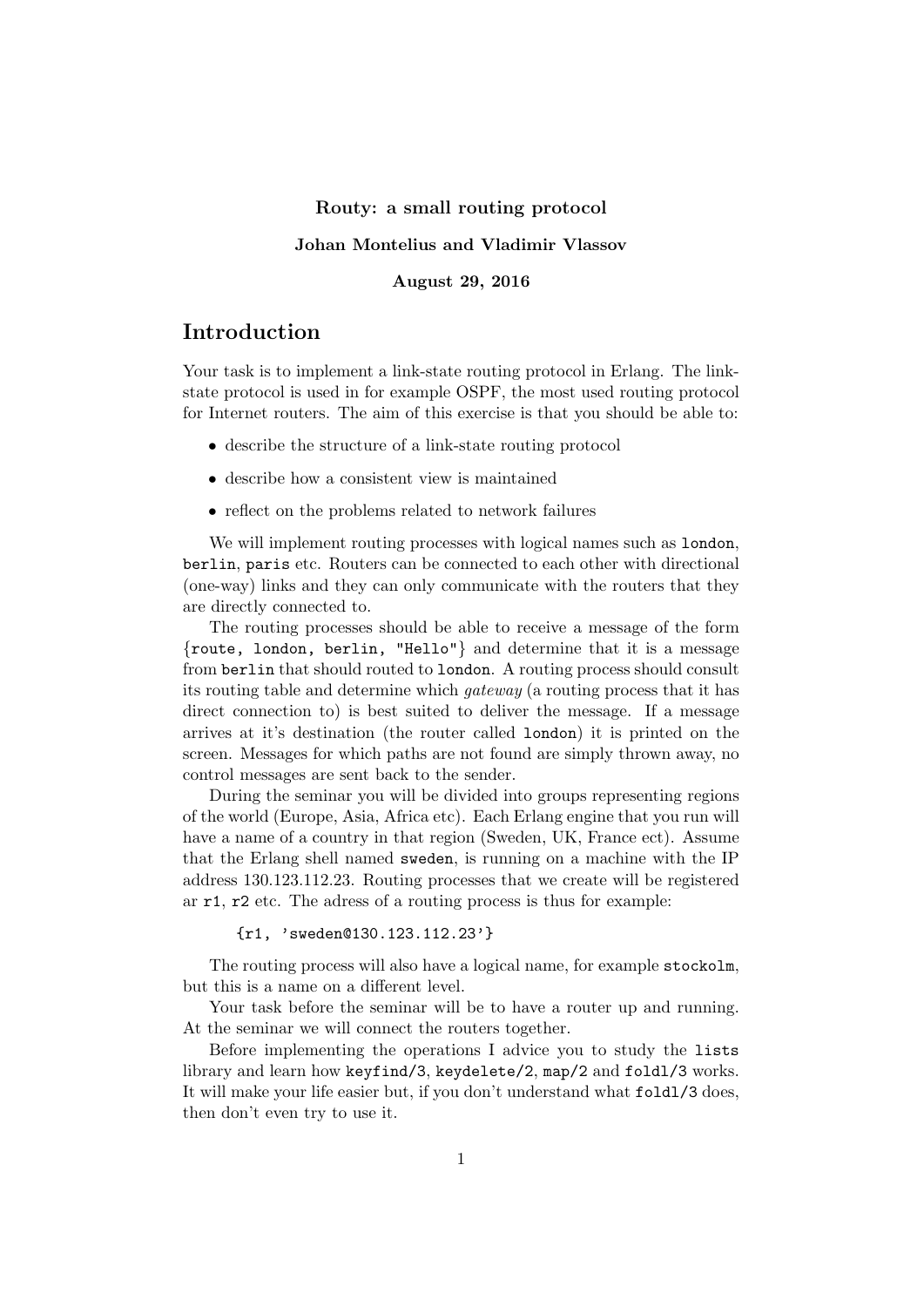## 1 The map

Think of a good representation of a directional map where you should easily be able to update the map and find nodes directly connected to a given node. We could represent it as a list of entries where each entry consist of a city with a list of directly connected cities. This will give us a very quick way of updating the map, simply replace an entry with a new entry. For our purposes this is fine, in other situations one might want other operations to be efficient and therefore need another representation.

In a module map, implement and export the following functions:

- new(): returns an empty map (a empty list)
- update(Node, Links, Map): updates the Map to reflect that Node has directional links to all nodes in the list Links. The old entry is removed.
- reachable(Node, Map): returns the list of nodes directly reachable from Node.
- all nodes (Map): returns a list of all nodes in the map, also the ones without outgoing links. So if berlin is linked to london but london does not have any outgoing links (and thus no entry in the list), london should still be in the returned list.

Before going further make sure that your implementation of map works. In the tests below the map is represented as a list of entries holding the node and the links. Try the following tests:

```
> map:new().
\lceil]
> map:update(berlin, [london, paris], []).
[{berlin,[london,paris]}]
> map:reachable(berlin, [{berlin,[london,paris]}]).
[london,paris]
>map:reachable(london, [{berlin,[london,paris]}]).
\lceil]
>map:all_nodes([{berlin,[london,paris]}]).
[paris,london,berlin]
>map:update(berlin, [madrid], [{berlin,[london,paris]}]).
[{berlin, [madrid]}]
```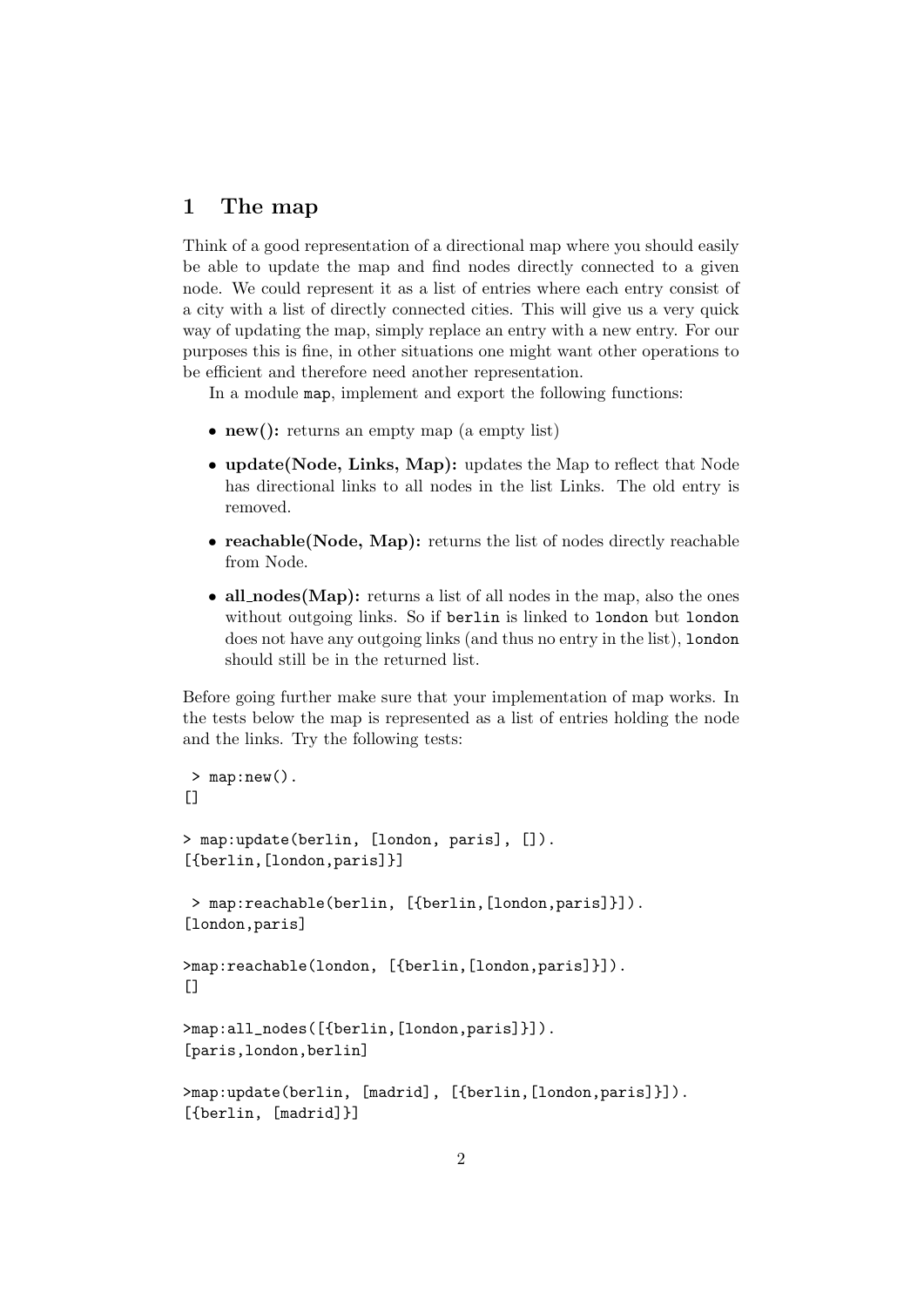Note that the representation of the map should not be known by the users of a map. A module using a map should only use the four functions described above.

# 2 Dijkstra

The Dijkstra algorithm will compute a routing table. The table is represented by a list with one entry per node where the entry describes which gateway, city, should be used to reach the node. The input to the algorithm is:

- a map
- a list of *gateways* to which we have direct access.

An example of a routing table is:

#### [{berlin,madrid},{rome,paris},{madrid,madrid},{paris,paris}]

This table says that if we want to send something to berlin we should send it to madrid. Note that we also include information that in order to reach madrid we should send the message to madrid.

A router will know its own name, a set of gateways, a map of the network and a hopefully not to old routing table.

The map will describes how all other nodes, including the gateways, are connected. The map will not include the router itself. When we build the router we should see that the map is updated quite frequently. The routing table is however, only updated once in a while (when we say so).

#### 2.1 a sorted list

In the algorithm we will use a sorted list when we calculate a new routing table. We will start by implementing operations on a sorted list and then look at the algorithm itself.

Each entry in the list will hold the name of a node, the length of the path to the node and the gateway that we should use to reach the node. An entry showing that berlin could be reached in 2 hops using paris as a gateway could look like follows:

#### {berlin, 2, paris}

The list is sorted based on the length of the path. We should be able to update the list to give a node a new length and a new gateway but when we do an update it is important that we update an existing entry and that we actually have an entry in the list to update.

To implement the update procedure it could be an advantage to first implement two procedures that will help us. In a module dijkstra implement the two procedures: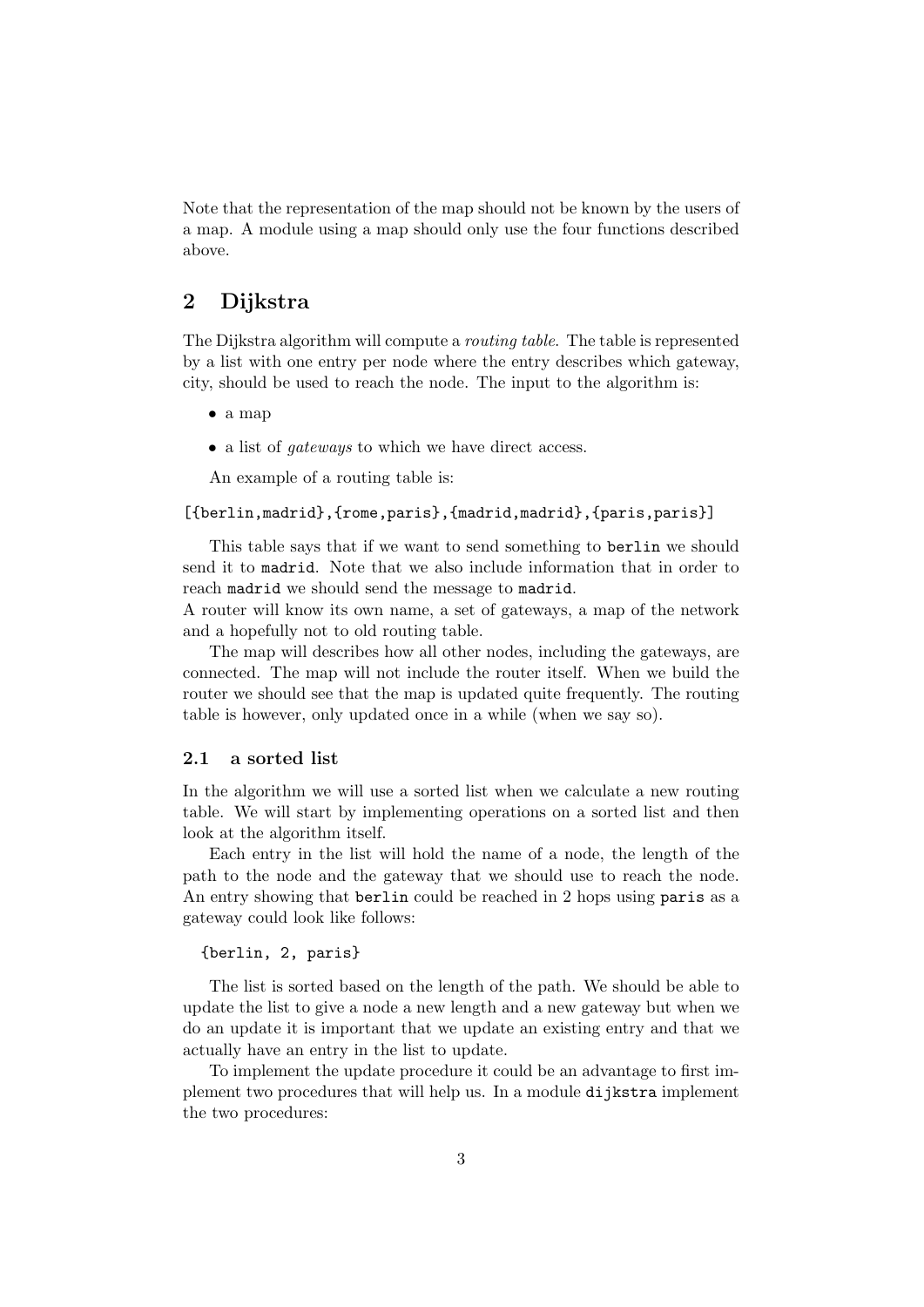- entry(Node, Sorted): returns the length of the shortest path to the node or 0 if the node is not found.
- replace(Node, N, Gateway, Sorted): replaces the entry for Node in Sorted with a new entry having a new length N and Gateway. The resulting list should of course be sorted.

Note that in replace/4 we require a entry for the node to be present in the sorted list. Be careful and make sure that the resulting list is sorted based on the new entry.

Now when we have these two procedures it is easier to implement the update procedure.

• update(Node, N, Gateway, Sorted): update the list Sorted given the information that Node can be reached in N hops using Gateway. If no entry is found then no new entry is added. Only if we have a better (shorter) path should we replace the existing entry.

The procedure is implemented simply by first calling the entry/2 procedure to get the length of the existing path. If we have a better (shorter) path then we use the replace/4 procedure. Why did we make entry/2 return 0 if the node is not found?

```
> dijkstra:update(london, 2, amsterdam, []).
\Box
```

```
> dijkstra:update(london, 2, amsterdam, [{london, 2, paris}]).
[{london,2,paris}]
```

```
> dijkstra:update(london, 1, stockholm,
      [{berlin, 2, paris}, {london, 3, paris}]).
[{london,1,stockholm}, {berlin, 2, paris}]
```
### 2.2 the iteration

This is the heart of the algorithm. We will take a sorted list of entries, a map and a table that is what we have constructed so far. We have three cases:

- If there are no more entries in the sorted list then we are done and the given routing table is complete.
- If the first entry is a dummy entry with an infinite path to a city we know that the rest of the sorted list is also of infinite length and the given routing table is complete.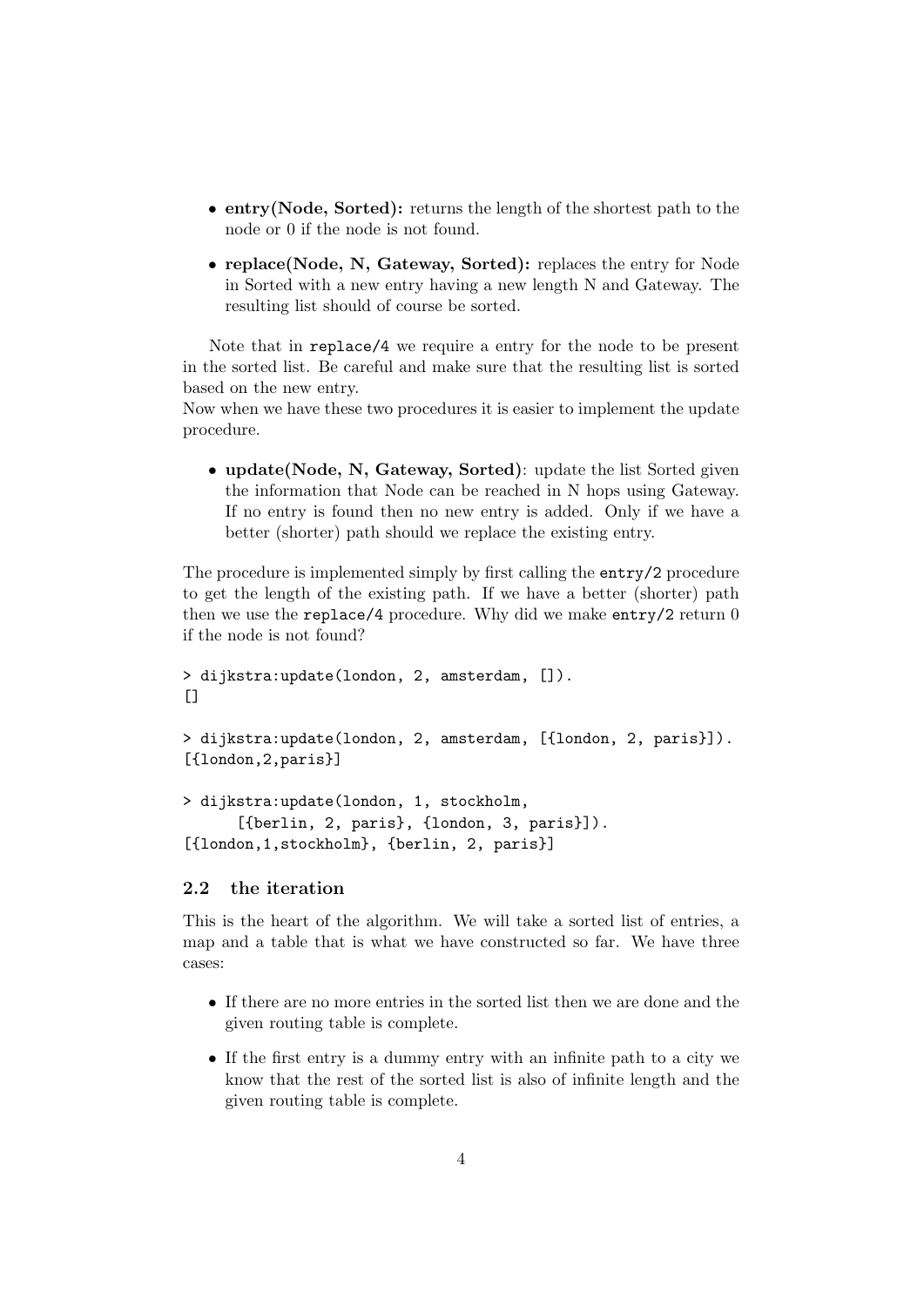• Otherwise, take the first entry in the sorted list, find the nodes in the map reachable from this entry and for each of these nodes update the Sorted list. The entry that you took from the sorted list is added to the routing table.

Iterate this until we have no more entries in the sorted list - the table is then complete.

What is happening here? If the entry says that berlin can be reached in three hops by going through paris and the map says that berlin is directly linked to copenhagen, then copenhagen is reachable in four hops going through paris. We might already have a entry for copenhagen using only three hops over amsterdam and then nothing is done, but if we have an entry with more than four hops we will update the list.

If we have an entry for copenhagen with less than three hops, this entry has already been processes and removed from the list. This explains why we do not want to add another entry for copenhagen.

Note, since our network is connected by directional links it could actually be the case that some nodes in our map are not reachable at all. If ulanbator has a link to beijing but there is no link from beijing to ulanbator then the world will have ulanbator in the map. If all cites in the map are chosen to be part of the original sorted list that we try to iterate over we will in the end find an entry:

#### {ulanbator, inf, unknown}

as the first element in the list. If we have this situation we can conclude that the routing table we have is complete and contains all reachable cities.

• iterate(Sorted, Map, Table): construct a table given a sorted list of nodes, a map and a table constructed so far.

The second case is to handle the situation when nodes in the map are not reachable. In order to capture this we take a closer look at the first node in the sorted list. If we have a node with the length set to infinity, inf, then this node (nor any other node after it since the list is sorted) cannot be reached and need not be part of the final table.

This is a test of the iterate procedure:

```
> dijkstra:iterate([{paris, 0, paris}, {berlin, inf, unknown}],
        [\text{fparis}, [\text{berlin}]], []).
[{paris, paris},{berlin,paris}]
```
Now in the same module implement the function table/2 that should take a list of gateways and a map and produce a routing table with one entry per node in the map. The table could be a list of entries where each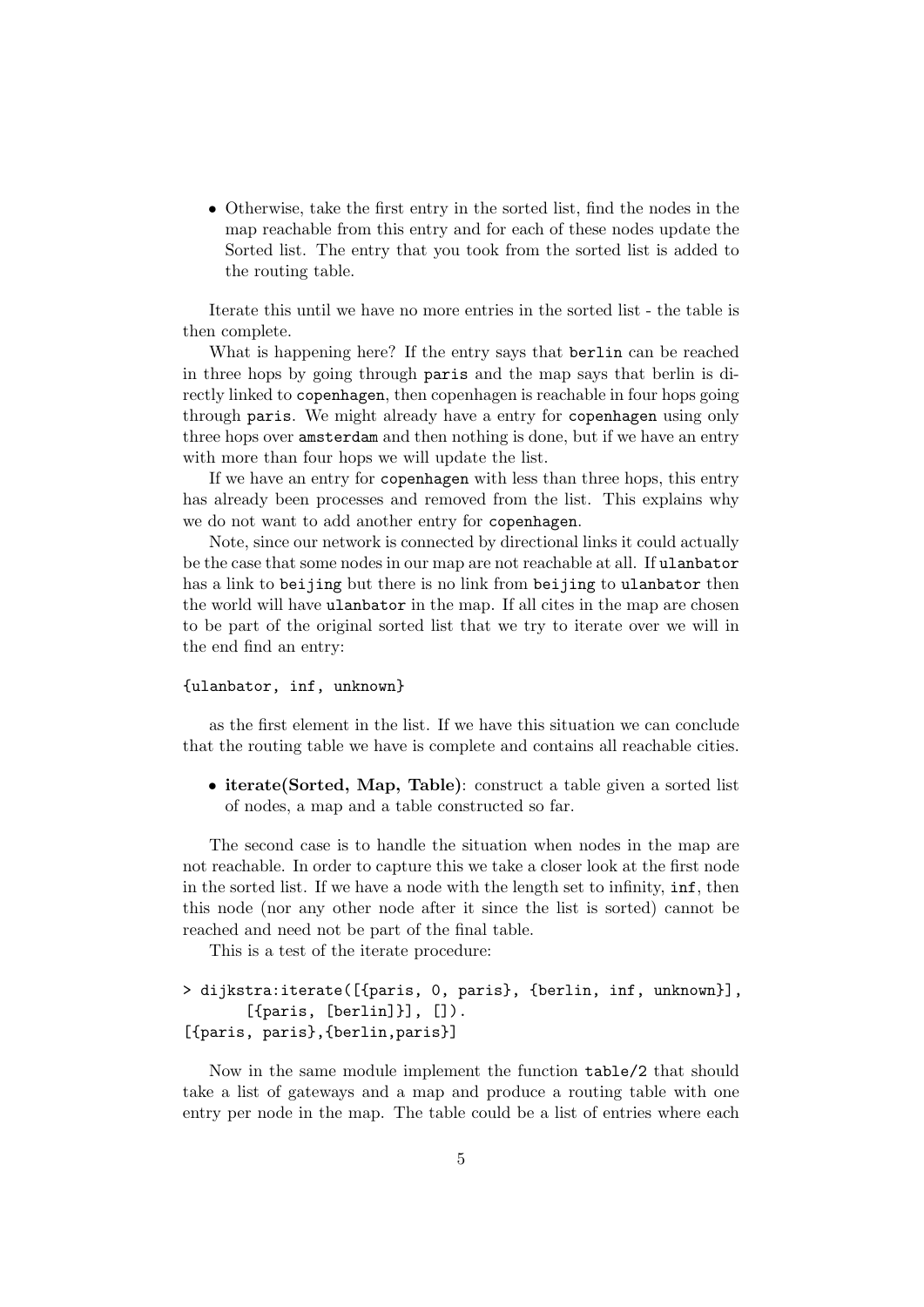entry states which gateway to use to find the shortest path to a node (if we have a path). Follow the outline below and you will have your program running in no-time.

• table(Gateways, Map): construct a routing table given the gateways and a map.

List the nodes of the map and construct a initial sorted list. This list should have dummy entries for all nodes with the length set to infinity, inf, and the gateway to unknown. The entries of the gateways should have length zero and gateway set to itself. Note that inf is greater than any integer (try). When you have constructed this list you can call iterate with an empty table. This is a test of the table procedure:

> dijkstra:table([paris, madrid], [{madrid,[berlin]}, {paris, [rome,madrid]}]). [{berlin,madrid}, {rome, paris}, {madrid, madrid}, {paris, paris}]

To complete the dijkstra module we need one more procedures.

• route(Node, Table) search the routing table and return the gateway suitable to route messages to a node. If a gateway is found we should return {ok, Gateway} otherwise we return notfound.

The table/2 and route/2 are the only procedures that we need to export. No one outside the module knows how the table is represented so you can re-implement it and make it even more efficient.

### 3 Interfaces

A router will also need to keep track of a set of interfaces. A interface is described by the symbolic name (**london**), a *process reference* and a *process* identifier. When you implement the router it will be clear what a process reference is. Implement the following procedures:

- new() return an empty set of interfaces.
- add(Name, Ref, Pid, Intf) add a new entry to the set and return the new set of interfaces.
- remove(Name, Intf) remove an entry given a name of an interface, return a new set of interfaces.
- lookup(Name, Intf) find the process identifier given a name, return {ok, Pid} if found otherwise notfound.
- ref(Name, Intf) find the reference given a name and return  $\{\alpha k, \alpha\}$ Ref} or notfound.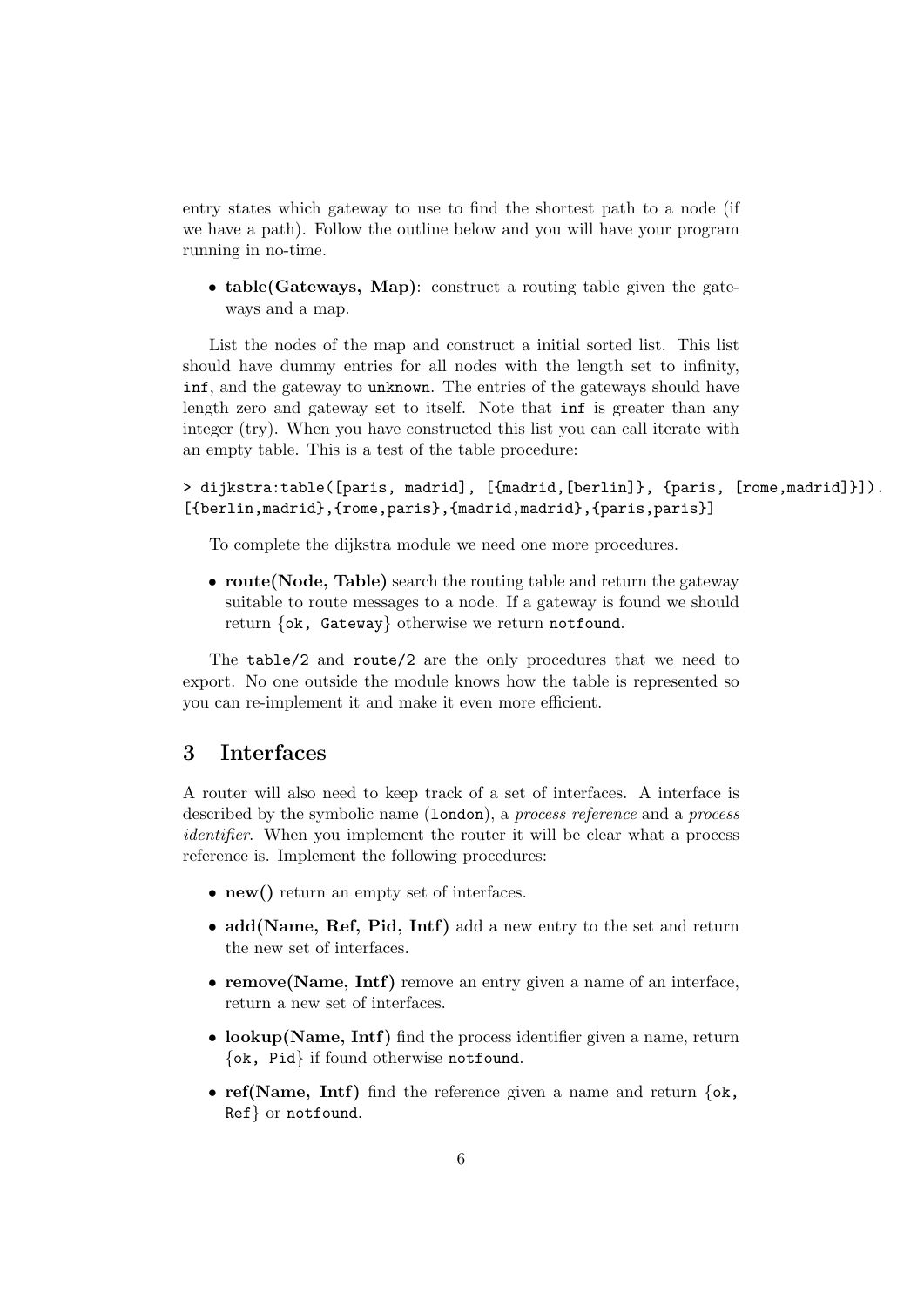- name(Ref, Intf) find the name of an entry given a reference and return {ok, Name} or notfound.
- list(Intf) return a list with all names.
- broadcast(Message, Intf) send the message to all interface processes.

It should be quite straight forward to implement this.

# 4 The history

When we send link-state messages around we need to avoid cyclic paths; if we are not careful we will resend messages forever. We can solve this in two ways, either we set a counter on each message and decrement the counter in each hop, hoping that it will reach all routers before the counter reaches zero, or we keep track of what messages we have seen so far.

We will try the later strategy but to avoid having to keep a copy of all messages we will tag each constructed message with a per router increasing message number. If we know that we have seen message 15 from london then we know that messages from london with a lower number are old and can be thrown away. This strategy not only avoids circular loops but also prevents old messages from being delayed and later be allowed to change our view of the network.

Implement a data structure called history that keeps track of what messages that we have seen. In module hist implement two procedures.

new(Name) Return a new history, where messages from Name will always be seen as old.

update(Node, N, History) Check if message number N from the Node is old or new. If it is old then return old but if it new return  $\{new, Updated\}$ where Updated is the updated history.

To determine if a link-state message is old or new one need of course not store the message itself nor all previously received messages. The only thing we have to keep track of is the highest counter value received from each node. Can you create an entry for a node that will make any message look old?

### 5 The router

The router should be able to, not only route messages through a network of connected nodes but also, maintain view of the network and construct optimal routing tables. Each routing process will have a state:

• a symbolic name such as london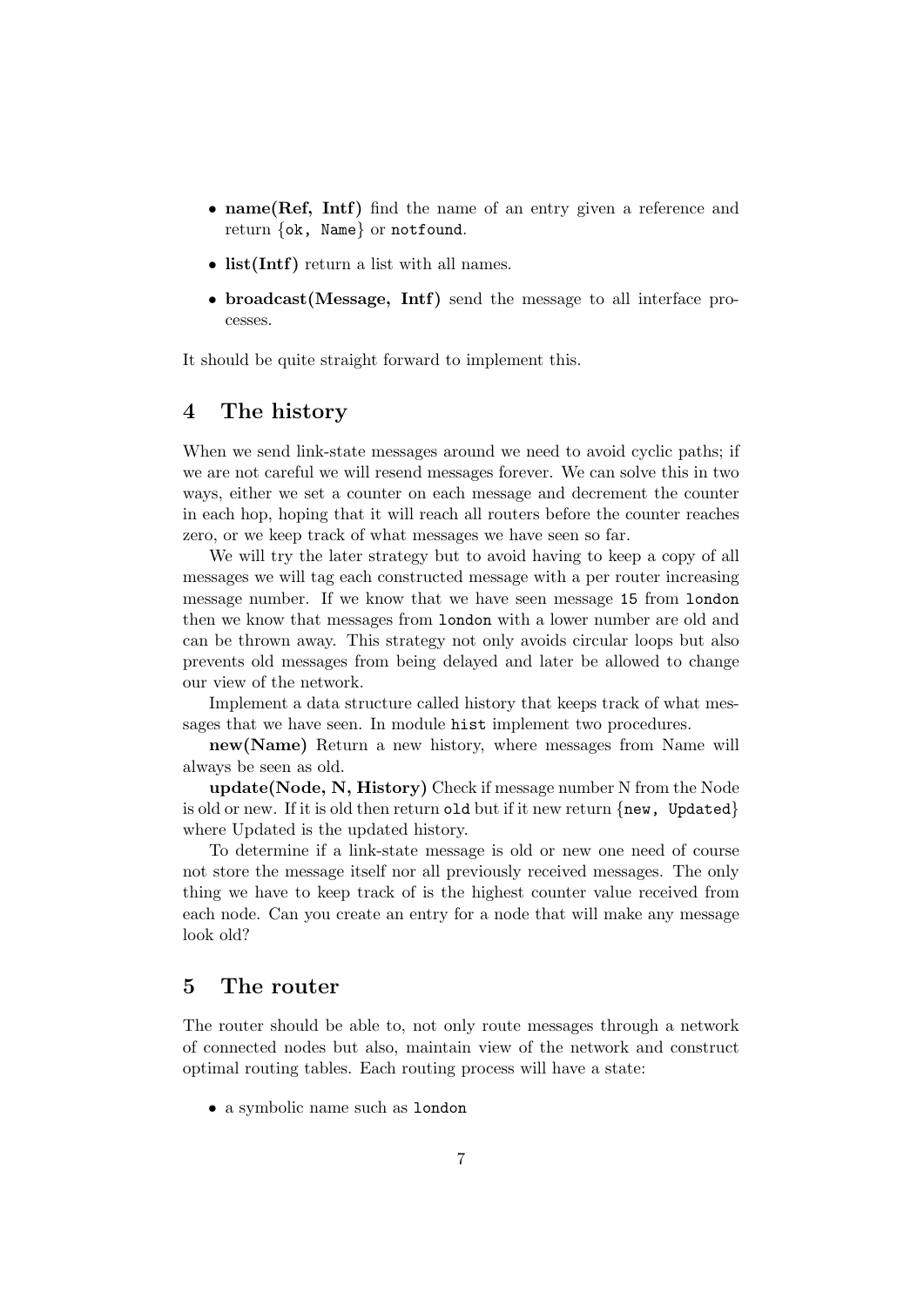- a counter
- a history of received messages
- a set of interfaces
- a routing table
- a map of the network

When a new router process is created it will sett all its parameters to initial empty values. We will also register the router process under a uniqe name (unique for the erlang machine it is running on, for example r1, r2, etc).

```
-module(routy).
-export([start/2, stop/1, ...]).
start(Reg, Name) ->
    register(Reg, spawn(fun() \rightarrow init(Name) end)).stop(Node) ->
    Node ! stop,
    unregister(Node).
init(Name) ->
    Intf = intf:new(),
    Map = map: new(),
    Table = dijkstra:table(Intf, Map),
    Hist = hist:new(Name),
    router(Name, 0, Msgs, Intf, Table, Map).
```
To route a message to a node, the router will simply consult the routing table to find the best gateway and then find the pid of that gateway given the list of interfaces. This is the easy part; the hard part is to maintain a consistent view of the networks as interfaces are added and removed. The algorithm of a links-state protocol is as follows:

- determine which nodes that you are connected to
- tell all neighbors in a *link-state message*
- if you receive a link-state message that you have not seen before pass it along to your neighbors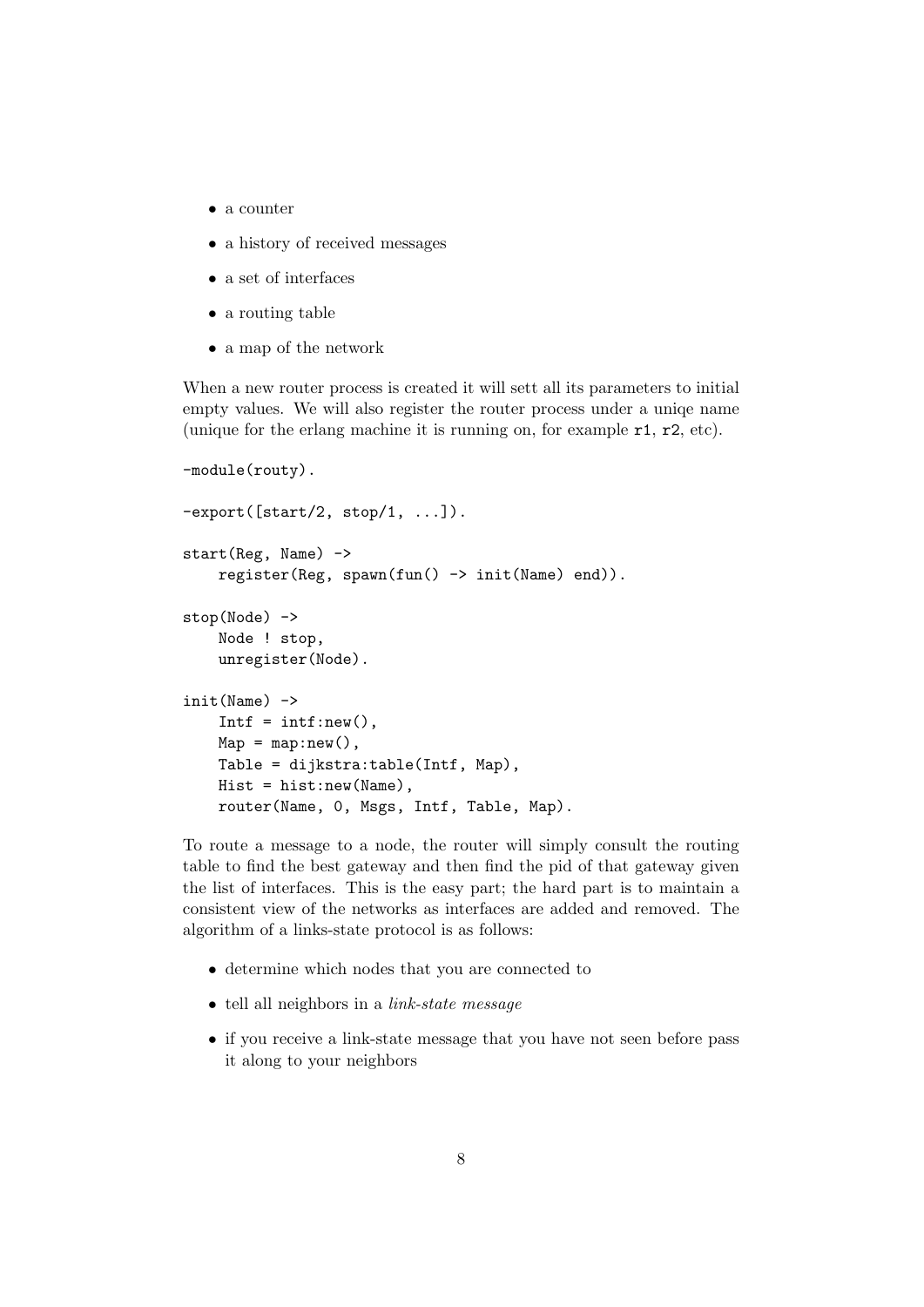A node will thus collect link-state messages from all other routers in the network. The link-state messages are exactly what we need to build a map. Since we also know which nodes we can reach directly, our gateways, we can use Dijkstra's algorithm to generate a routing table.

In our first effort we will however only implement a process that can connect or disconnect to other nodes in the system and update its set of interfaces.

#### 5.1 adding interfaces

We will user *monitors* to detect if a node is unreachable; a monitor will send an 'DOWN' message to the process and we can then remove links to the node. A skeleton code for the router process could look as follows.

```
router(Name, N, Hist, Intf, Table, Map) ->
    receive
% \hspace{0.1cm} :
% \hspace{0.1cm} :
        {add, Node, Pid} ->
            Ref = erlang:monitor(process,Pid),
            Intf1 = intf:add(Node, Ref, Pid, Intf),
            router(Name, N, Hist, Intf1, Table, Map);
        {remove, Node} ->
            \{ok, Ref\} = intf:ref(Node, Intf),
            erlang:demonitor(Ref),
            Intf1 = intf:remove(Node, Intf),
            router(Name, N, Hist, Intf1, Table, Map);
        \{\n'DOWN', Ref, process, \_, \_} ->
            \{ok, Down\} = intf:name(Ref, Intf),io:format("~w: exit recived from ~w~n", [Name, Down]),
            Intf1 = intf:remove(Down, Intf),
            router(Name, N, Hist, Intf1, Table, Map);
% \hspace{0.1cm} :
% \hspace{0.1cm} :
        {status, From} ->
            From ! {status, {Name, N, Hist, Intf, Table, Map}},
            router(Name, N, Hist, Intf, Table, Map);
        stop ->
```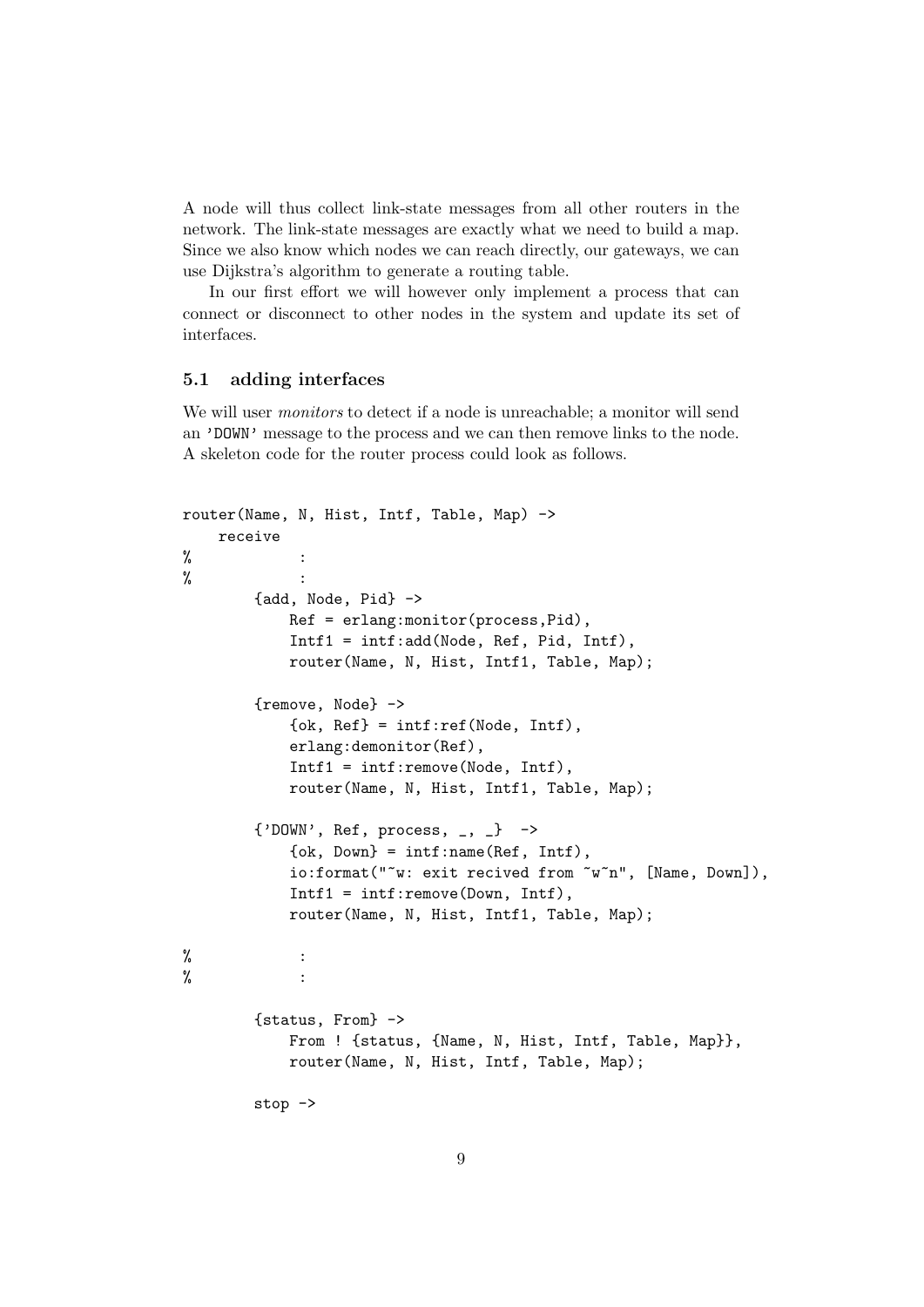end.

ok

Note that creating a monitor for a process that does not exist will fail nor throw an exception. What will happen is that you're imediately sent a down message. The behaviour is thus the same if you add a monitor to a process that dies or if you add monitor to a process that died 10 milliseconds ago.

The {status, From} message can be used to do a pretty-print of the state. Add a function that sends a status message to a process, receives the reply and displays the information.

When we start Erlang shells we will all have to use the same magic cookie so let's agree on routy. We could also use a flag to reduce the underlying network traffic. The default behavior for distributed Erlang is to try to connect to all nodes available in the network. Connecting A with B where B is already connected to C will create a connection between A and C. Since we will allow our nodes to crash we can turn this feature off.

```
erl -name sweden@130.123.112.23 -setcookie routy -connect_all false
```
To try to keep things under control we name Erlang nodes after countries and routers after names in that country. Start two routers and send them messages so that they connect to each other. Terminate one of them and see that things work.

#### 5.2 link-state messages

Next we need to implement the link-state message. When this is sent it is tagged with the counter value. The counter is then updates so subsequent messages will have a higher value. When receiving a links-state message a router must check if this is an old or new message. The handling of link-state messages can be implemented as follows:

```
{links, Node, R, Links} ->
   case hist:update(Node, R, Hist) of
    {\text{new}, \text{Hist1}} \rightarrowintf:broadcast({links, Node, R, Links}, Intf),
           Map1 = map:update(Node, Links, Map),
           router(Name, N, Hist1, Intf, Table, Map1);
    old ->
         router(Name, N, Hist, Intf, Table, Map)
end;
```
When we have updated our map we should also update the routing table. This is where we invoke the Dijkstra algorithm. We should do it periodically,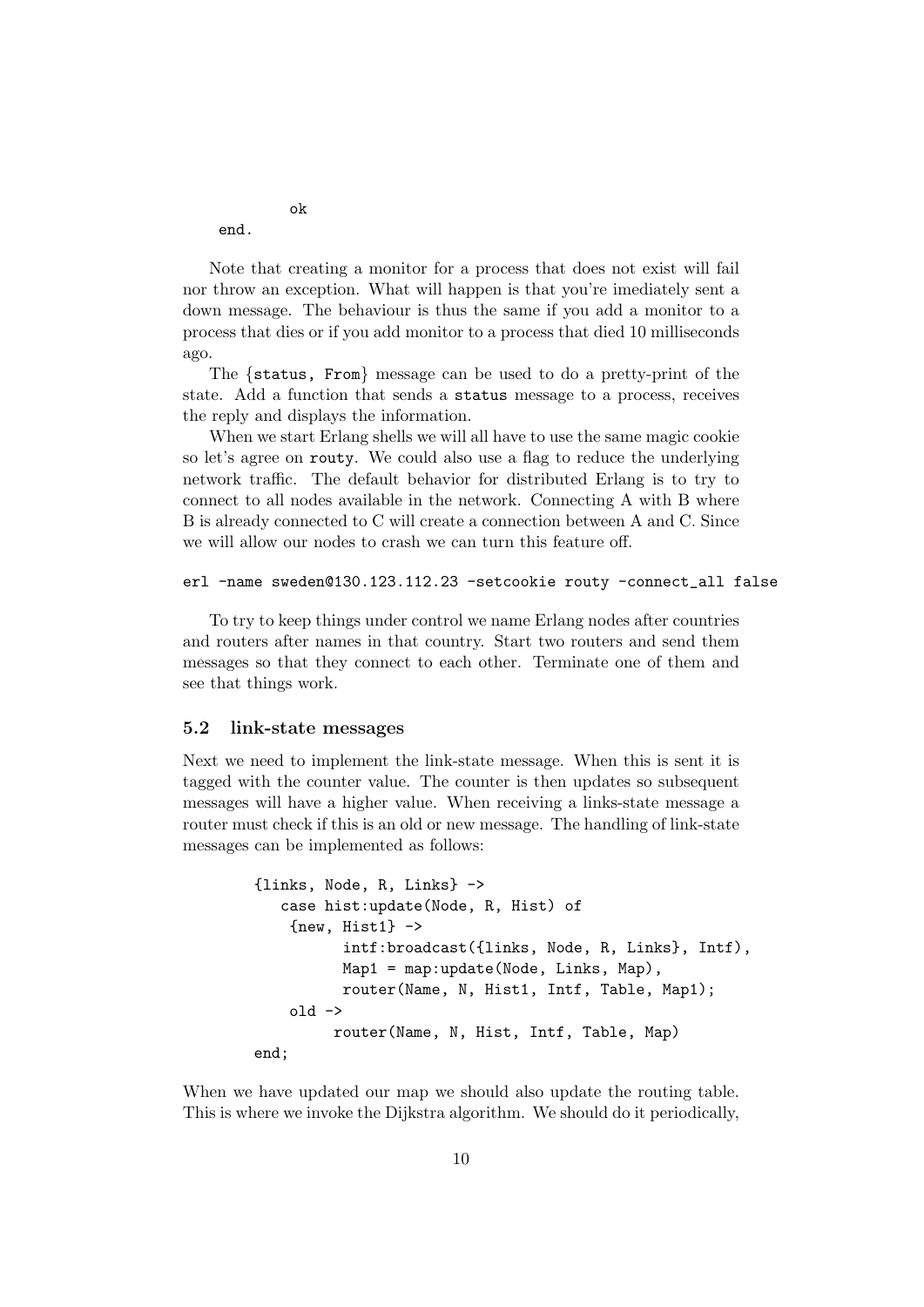maybe every time we receive a link-state message or better every time the map changes. In our experiment we will do it manually. We add a method update that we will send to order the router to update its routing table.

```
update ->
  Table1 = dijkstra:table(intf:list(Intf), Map),
  router(Name, N, Hist, Intf, Table1, Map);
```
We also add a message so that we manually can order our router to broadcast a link-state message. This should of course be done periodically or every time a link is added but we want to experiment with inconsistent maps so we keep this as a manual procedure.

```
broadcast ->
  Message = {links, Name, N, intf:list(Intf)},
  intf:broadcast(Message, Intf),
  router(Name, N+1, Hist, Intf, Table, Map);
```
#### 5.3 testing what we have

We can now test our protocol by starting several routing processes and letting them connect to each other. Let's call Erlang machines for countries and routers for cities. So start a Erlang node with the command:

erl -name sweden@130.123.112.23 -setcookie routy -connect\_all false

Load the routy and dijkstra module and then start routers for different cities in Sweden. Then connect the routers by manually sending them add messages. Note that the add message contains both the logical name (stockholm) and the process identifier of the router (for example  $\{r1,$ 'sweden@130.123.112.23'}).

(sweden@130.123.112.23)>routy:start(r1, stockholm).

(sweden@130.123.112.23)>routy:start(r2, lund).

(sweden@130.123.112.23)>lund ! {add, stockholm, {r1, 'sweden@130.123.112.23'}}. true

If everything works out ok, you should be able to build a network of routers. When you send the message broadcast to a router the link-state messages should be generated and after a update message the routing table should be computed. Try it with some Erlang nodes running on one machine. If you have problems with the long network names you could start Erlang using short node names -sname or simply have all routers in the same Erlang process.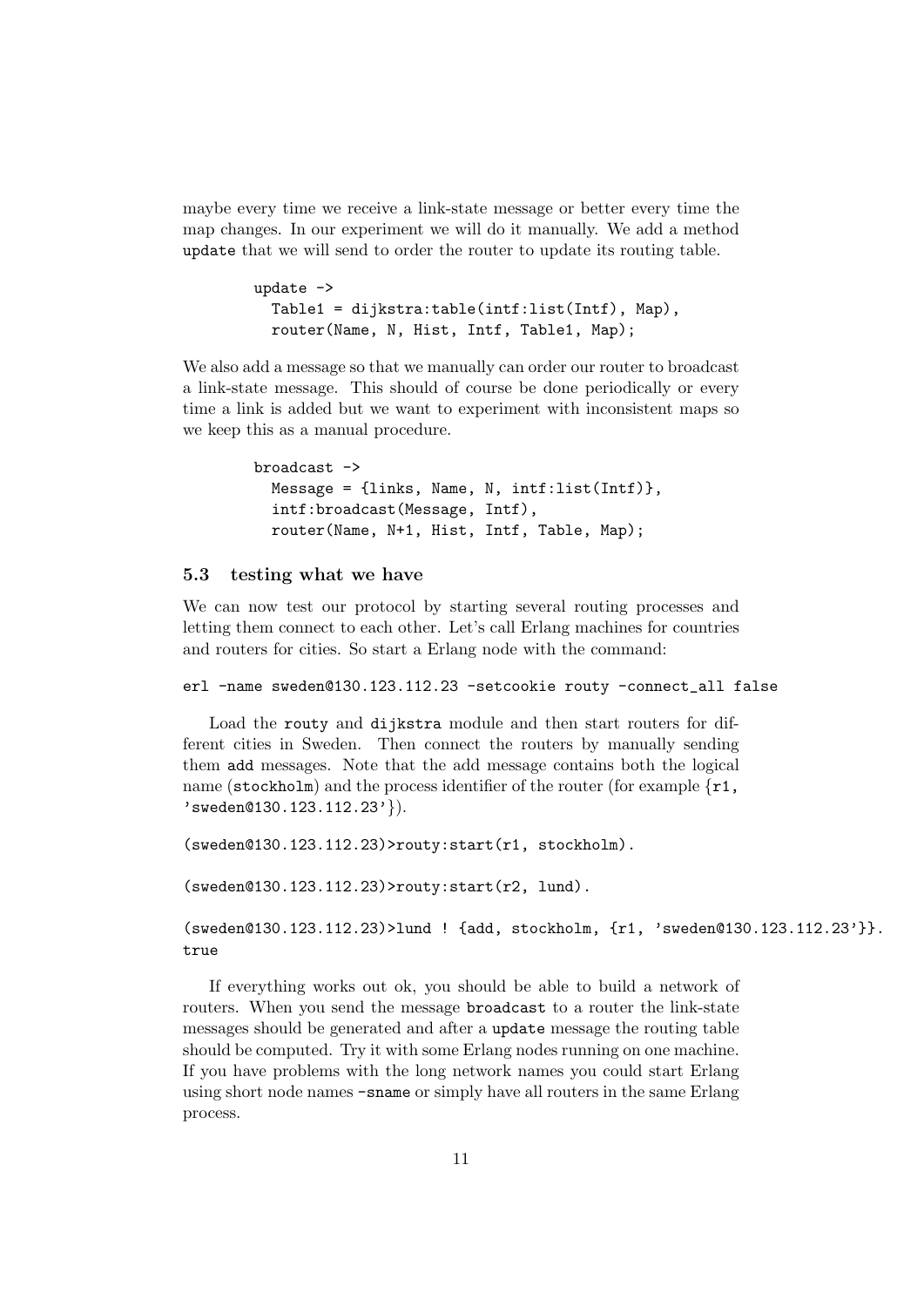#### 5.4 routing a message

It's now time to implement the actual routing. We have one easy case and that is when a message has actually arrived to the final destination.

```
{route, Name, From, Message} ->
    io:format("~w: received message ~w ~n", [Name, Message]),
    router(Name, N, Hist, Intf, Table, Map);
```
If the message is not ours we should forward it. If we find a suitable gateway in the routing table we simply forward the message to the gateway. If we do not find a routing entry or do not find a interface of a gateway we have a problem, simply drop the packet and keep smiling.

```
{route, To, From, Message} ->
     io:format("~w: routing message (~w)", [Name, Message]),
     case dijkstra:route(To, Table) of
        \{ok, GW\} ->
           case intf:lookup(Gw, Intf) of
              \{ok, Pid\} ->
                  Pid ! {route, To, From, Message};
              notfound ->
                  ok
           end;
        notfound ->
           ok
     end,
     router(Name, N, Hist, Intf, Table, Map);
```
In the implementation we make use of the fact that the routing table contains entries even for our own gateways. Could we also have a dummy entry for the node itself so that we would not need to have a special message entry to handle messages directed to the router itself?

We also add a message so that a local user can initiate the routing of a message without knowing the name of the local router.

```
{send, To, Message} ->
    self() ! {route, To, Name, Message},
     router(Name, N, Hist, Intf, Table, Map);
```
This is how far you should have got to pass this assignment. Write up a 2-3 page report on what was difficult and how you solved it.